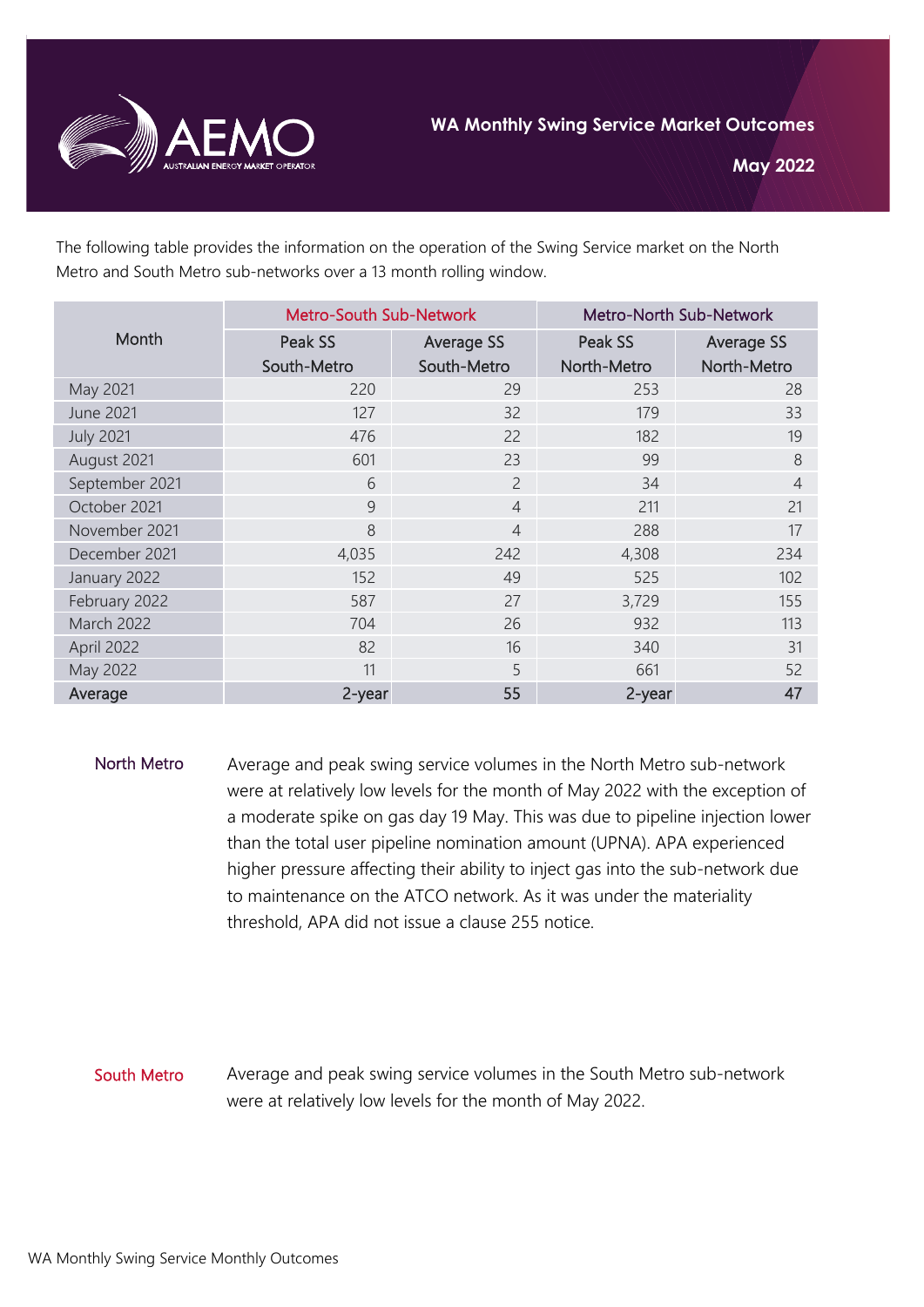

**May-2022**